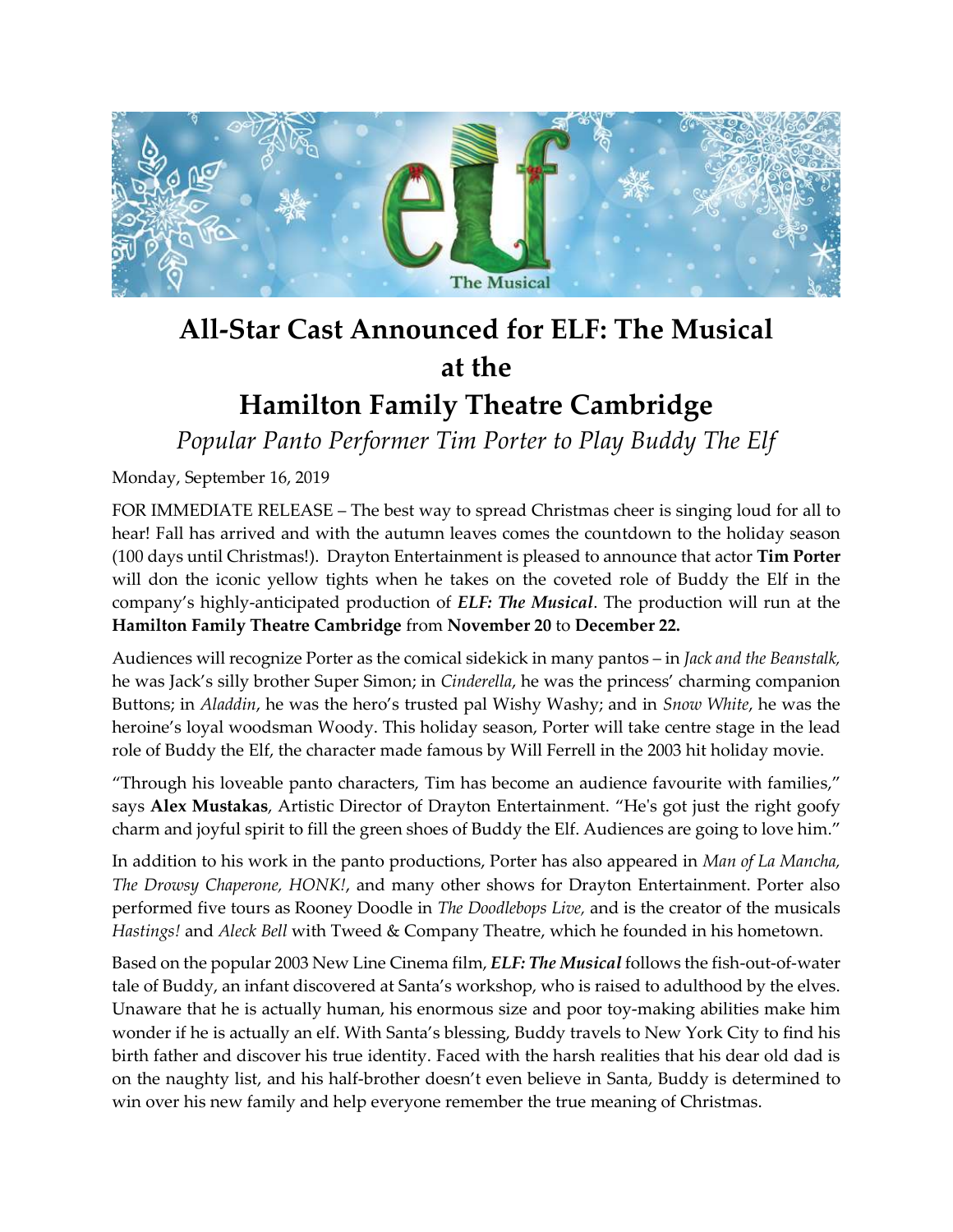Porter will pass through the Candy Cane forest and the sea of swirly twirly gum drops to join an all-star cast for this lavish holiday musical. Comedian and community leader **Neil Aitchison** will trade his familiar Mountie uniform for another iconic red suit as he takes on the role of Santa Claus (shhh, don't tell the kids!). Aitchison is beloved by audiences for his alter-ego Constable Archibald F. Inkster, a character that has appeared in several Drayton Entertainment productions including *Canada 151, Sorry … I'm Canadian, Canadian Toonie*, and more.

**Katie Kerr** makes her Drayton Entertainment debut as Jovie, the feisty Macy's toy store elf who needs to revive her holiday spirit. Among her many credits, Kerr is a staple at the Charlottetown Festival, where she has appeared as both Anne Shirley and Diana Barry in *Anne of Green Gables*, Sophie Sheridan in *Mamma Mia!*, and other notable roles.

**Brad Rudy** takes on the role of Walter Hobbs, Buddy's real father, who is so focused on keeping his job that he has lost his connection to his family. Rudy has appeared in fifty-five productions over twenty-two seasons at the Stratford Festival, and previously appeared in *Twelve Angry Men, Priscilla, Queen of the Desert* and *West Side Story* for Drayton Entertainment.

**Robin Hutton** is Buddy's sweet and upbeat new stepmother Emily, who would prefer her busy husband to spend a little more time at home. Hutton has appeared on stages across Canada with the Stratford Festival, Shaw Festival, Theatre Aquarius, The Grand Theatre, Neptune Theatre, Charlottetown Festival, and others. She previously appeared in *Dance Legends* and *Little Me* for Drayton Entertainment.

Fresh from his roles as Les in Disney's *Newsies* and Benji in *Priscilla, Queen of the Desert*, 11-yearold **Thomas Winiker** brings his earnest energy to the role of Walter and Emily's smart and skeptical son Michael, who needs to reaffirm his belief in Old Saint Nick.

**Gabrielle Jones** is Walter's spry secretary Deb, who has the big responsibility of keeping her boss and the whole office happy, despite the stress of the season. A veteran actress, Jones has appeared in many productions throughout the country including *Priscilla, Queen of the Desert, The Miracle Worker, The Birds & The Bees, The Drowsy Chaperone* and more for Drayton Entertainment.

**George Joyce** is Mr. Greenway, Walter's cranky and controlling boss who has no time or patience for Christmas. Joyce has appeared in a number of productions in Waterloo Region including *Boiler Room Suite* with Lost & Found Theatre and *Death of a Salesman* at Theatre of the Arts.

**Ray Hogg** is the hilariously harried Macy's Store Manager, who's doing everything he can to make sure all the employees stay in line while maintaining the expected holiday cheer. Hogg is an accomplished performer, who has appeared in many productions at Winnipeg's Rainbow Stage, Stratford Festival, and Shaw Festival. He previously appeared in Drayton Entertainment's productions of *Guys & Dolls* and *Sweet Charity*.

There's room for everyone on the nice list! **Annie Chen, Vanessa Cobham, Ryan Gifford, Anthony MacPherson, Luke Opdahl, Gregory Pember, Ainsley Allyssa Roy, Joel Taylor, Jennifer Thiessen** and **Margaret Thompson** round out the impeccable company.

This holiday spectacular will be led by renowned Director and Choreographer **Michael Lichtefeld**, who has helmed many productions for Drayton Entertainment including the classic Irving Berlin shows *Holiday Inn* and *White Christmas,* as well as *Thoroughly Modern Millie, Anything*